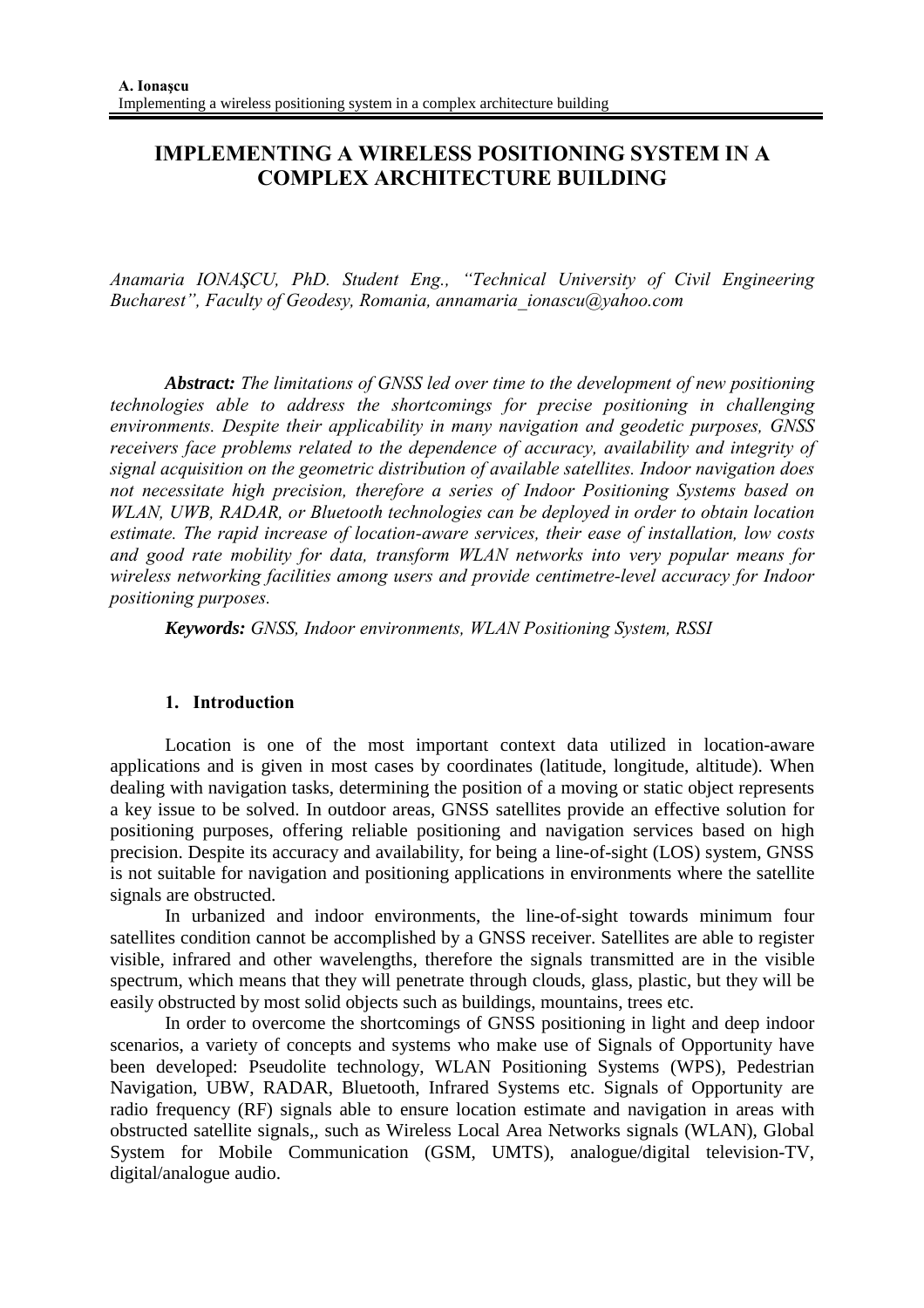

Fig. 1. Areas with obstructed satellite signals

While indoor environments are limited to the size of a room, a building or a tunnel, positioning in outdoor areas requires regional or global coverage, hence an adaptation of GNSS systems to indoor positioning contexts is too expensive and hard to deploy.

The rapid development of 802.11 networks together with new mobile devices (MD) and services compatible with 802.11 set of standards (Wi-Fi, Bluetooth etc.) transform the WLAN technology into very popular means for indoor positioning purposes. Due to the fact that nowadays most buildings such as hospitals, universities, offices buildings, private homes etc. have an already implemented Wi-Fi infrastructure, a WLAN Positioning System can be deployed with minimal effort and good cost-effective ratio in these areas.

Not all positioning and navigation tasks necessitate geodetic, millimetre-level precision. There are many applications able to ensure various services depending on the area of the building in which the mobile device resides. These kind of applications depend exclusively on the topology of that particular environment/building etc. and does not necessitate accurate X, Y, Z coordinates in a 3D coordinate frame. Previous studies and experiments have shown that a WLAN Positioning System can provide meter-level accuracy indoors [4]. There are life situations when it is important to know in which room the user who is holding a mobile device equipped with WLAN technology is located, for instance the position of a friend on the stadium at the Olympic Games or the position of a doctor inside a hospital with a precision of a few meters.

#### **2. System requirements for WLAN Positioning**

WLAN primary purpose is to ensure local wireless access to fixed network configurations. Since a large number of WLAN Positioning Systems have been proposed and developed, several test plan requirements should be taken into account in order to be able to support such a positioning system. Thus, the system must be able to operate over many wireless technologies (WLAN, Bluetooth, UMTS, GSM, etc.). It should also be able to reflect an up-to-date knowledge of the position and to tolerate a certain amount of interferences.

In order to accomplish these tasks, the following parameters must be specified: latency; update rate; synchronicity and timing; accuracy and confidence level [6]. Latency represents the time between the request for location of a mobile device and the time it takes to respond. At the time when the position is determined, its location may be precise and up-todate, but in the case when the response time is too long, the location of the device may be inaccurate. The update rate represents the frequency of position determination and distribution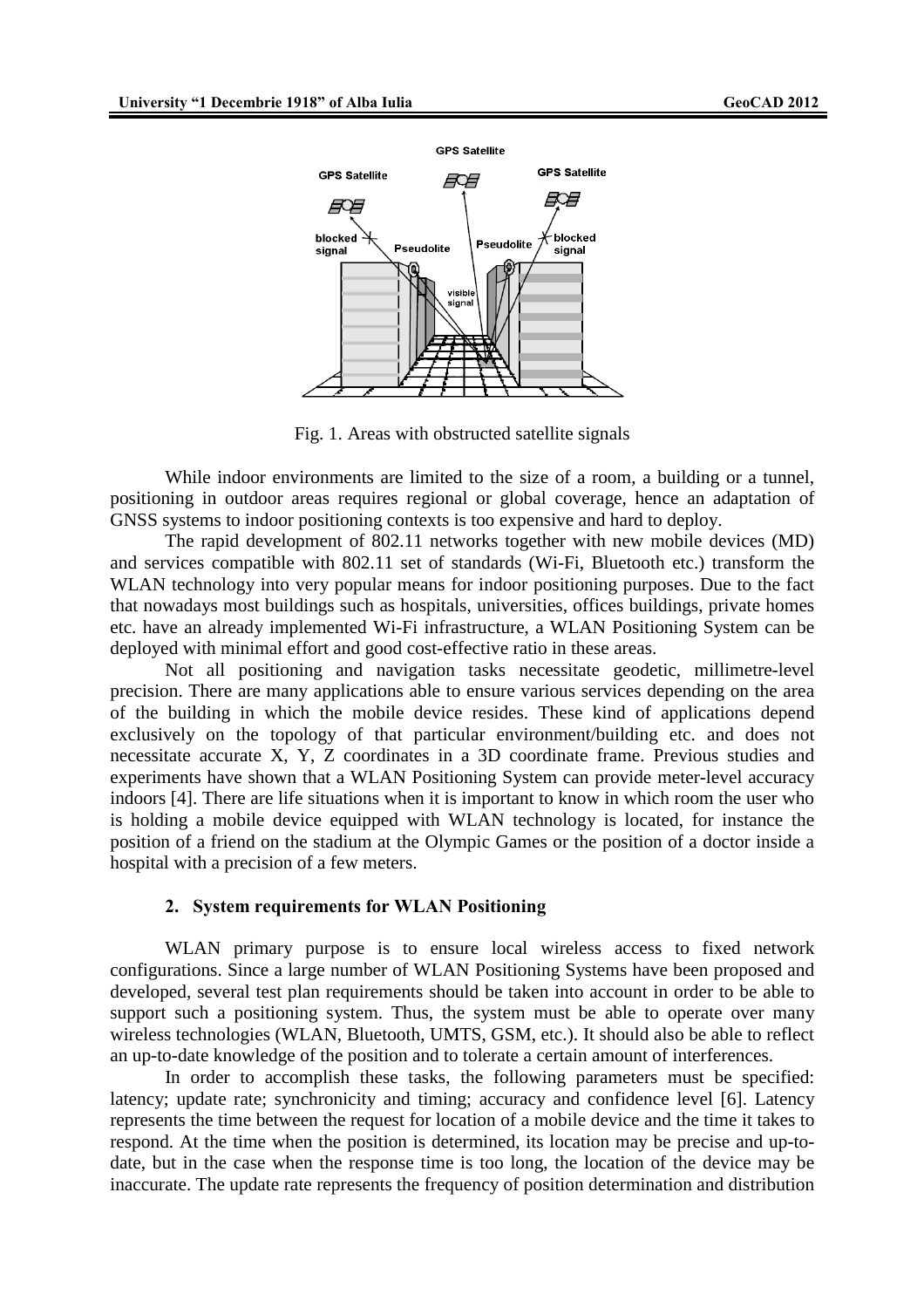and can be performed on request or periodically. The update rate varies between different applications (e.g. tracking requirements, calculations without interruption, updating information). Synchronicity and timing: all distance or Received Signal Strength Indicator (RSSI) measurements must be synchronous over the entire system, in order to avoid errors in the position estimation (e.g. the AP is moved from its initial position). Accuracy and confidence level are very important demands for implementing a WLAN Positioning System, because they relate to outcome in a geodetic network positioning technology.

### **3. The impact of building architecture and Access Points placement on mobile/static localization**

The best configuration which provides a small positioning error can be determined by studying both influence of the WLAN configuration of APs on the precision of a WLAN Positioning System and how to design these systems, in terms of building architecture and what impacts the design, namely the placement of Access Points in the test bed. The radio propagation characteristics must be considered, along with the spacing of the grid of location fingerprints. A fingerprint represents a signal pattern recorded at a specific RP, and they can yield a reference position or location estimate.

Experiments conducted on same surfaces test beds have shown that a WLAN Positioning System is a probabilistic location estimate system able to perform accurate localization and to track stationary and mobile devices [1]. According to tests, if the APs are placed in symmetric positions over the experimental test bed in a simple environment, distributed in such a manner that the Received Signal Strength Indicator is high, it is likely to be the most appropriate way to reduce the location error. On the other hand, due to the various obstacles spread over a complex environment (walls, furniture, doors, etc), the stationary mobile device can be located more accurately. The tracking performances in this case decrease due to the cumulated errors in the previous locations of the mobile device.



Fig. 2 – Building layout

In case of a simple environment, a building with few obstacles, the number of APs together with their ideal placement must be considered. The purpose is to understand how the number of APs placed with respect to the topology of the building influences the positioning error. As seen above, few obstacles lead to a complex environment for the signal propagation, therefore a WLAN Positioning System which is composed of less than four APs cannot ensure good coverage for accurate localization. Previous knowledge of RPs locations is a decisive parameter in terms of tracking, which may influence the positioning error.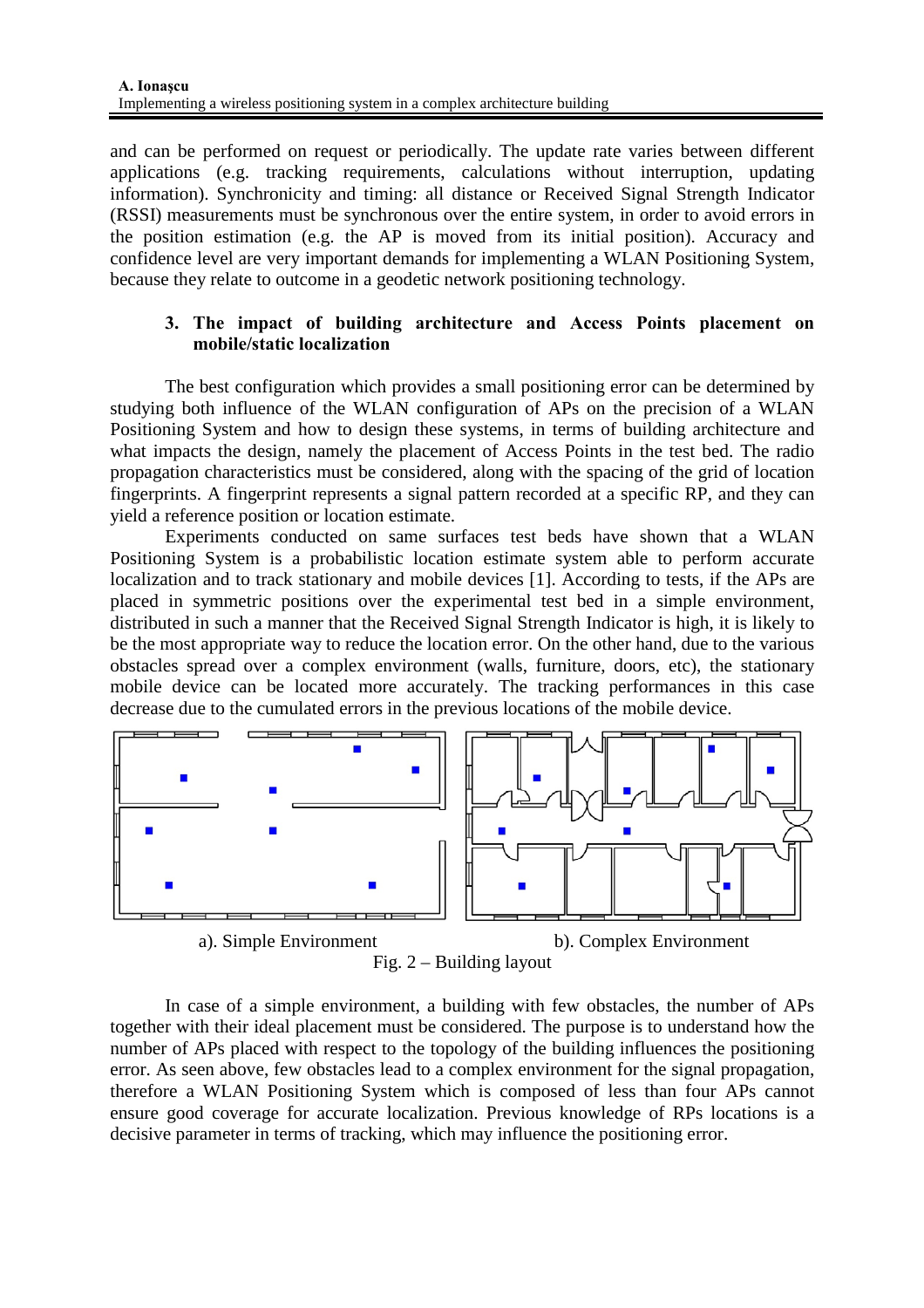

In Fig. 3, a simple architecture building is presented. The first scenario deploys a WLAN Positioning System, with 4 APs symmetrically placed. In the first configuration the APs are placed in the middle of the building (Fig. 3–a). - Configuration 1), and in the second configuration the APs are placed in the corners of the building (Fig. 3–a). - Configuration 2). The same 4 APs scenario is repeated but with a scattered placement of the APs. Experiments conducted in this manner have shown that the average power in the Reference Points deployed in symmetrical placement is lower than in unsymmetrical placement.

Therefore, in a simple environment, with few obstacles, the location estimation precision for tracking is better than for stationary mobile device, with the advantage of previous knowledge of the building layout and previous positions of the mobile device. The most accurate location estimate is obtained with four APs for a stationary mobile device and tracking, in particular, when the APs are distributed symmetrically over the experimental test bed [1]. Adding a new AP does not improves significantly the accuracy in some areas, but improves it globally (Fig.3–c)., d).). Moreover, the central position of the AP generates more perturbation than improvement to the system.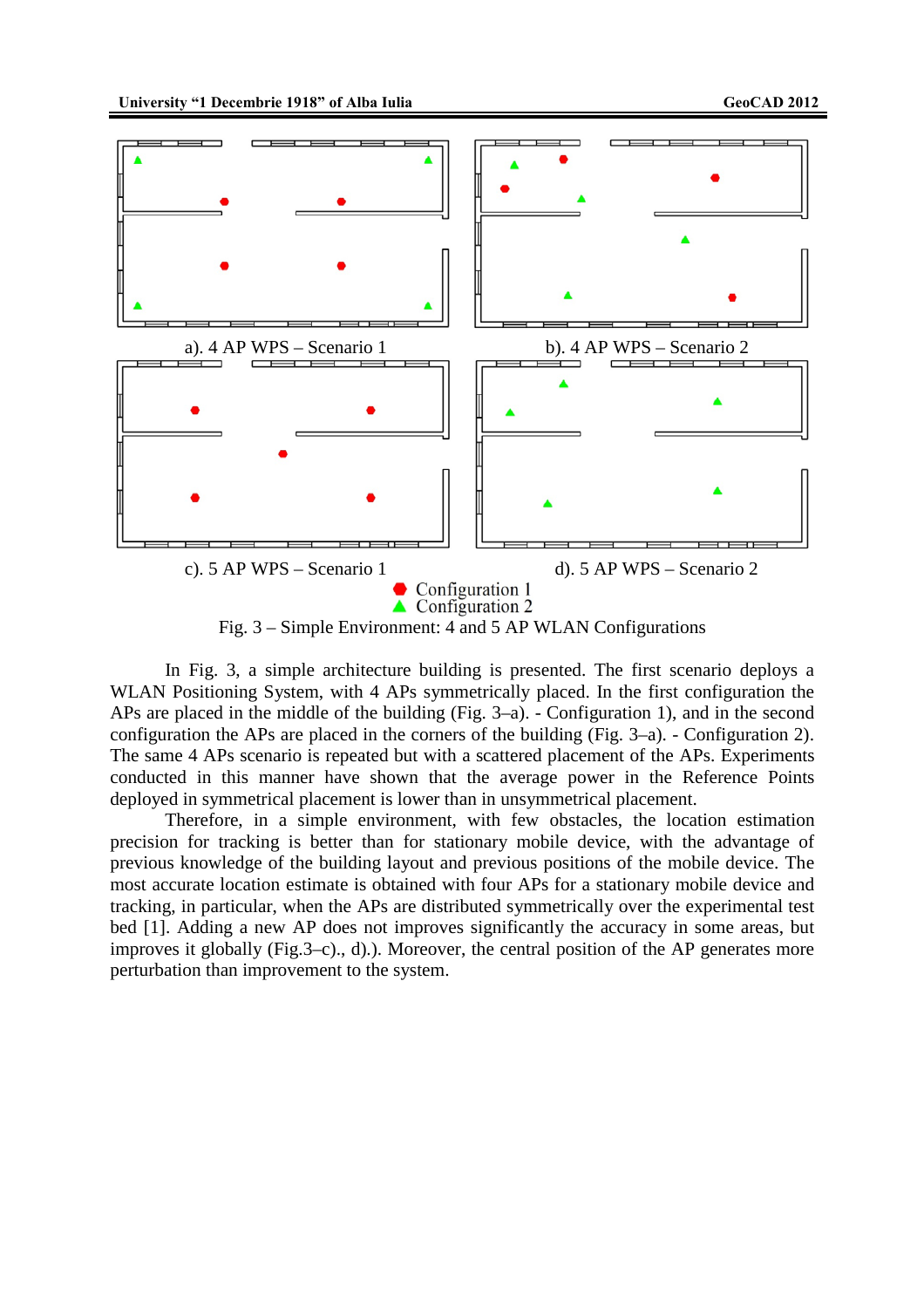

In case of a regular building, more complex, which is a an example of a office building having the same experimental surface test bed as the simple building above, the influence of obstacles on the location estimate error must be considered. Due to high amount of obstacles in a complex environment, such as walls, furniture, moving people, open/closed doors, the RSSI is considerable attenuated.

In Fig. 4 a complex building is presented. The first scenario deploys a WLAN Positioning System, with 4 APs symmetrically placed. In the first configuration the APs are placed in the middle of the building (Fig. 4–a). Configuration - 1), and in the second configuration the APs are placed in the corners of the building (Fig. 4–a). Configuration - 2). The same four APs scenario is repeated but with a scattered placement of the APs. In this particular case, the accuracy of location estimate for a stationary mobile device is always better due to the fact that the obstacles have positive effects on the signal propagation, which make RSSI vectors more diverse. Tracking in a complex environment does not perform very well, because it is based on previous knowledge of the building layout and previous positions of the mobile device, therefore the errors will accumulate at each previous location.

The positioning error of a stationary device decreases while the average signal power increases. The RSSI is higher when the RP is closer to the AP.

#### **4. Study case for implementing a WLAN Positioning System**

The WLAN Positioning System measurements have been performed in one of the Institute for Space Applications and Space Technologies buildings, University of the Federal Armed Forces Munich, Germany. The architecture of the building is complex, with different room and corridor types, and obstacles. Due to the fact that the localization system depends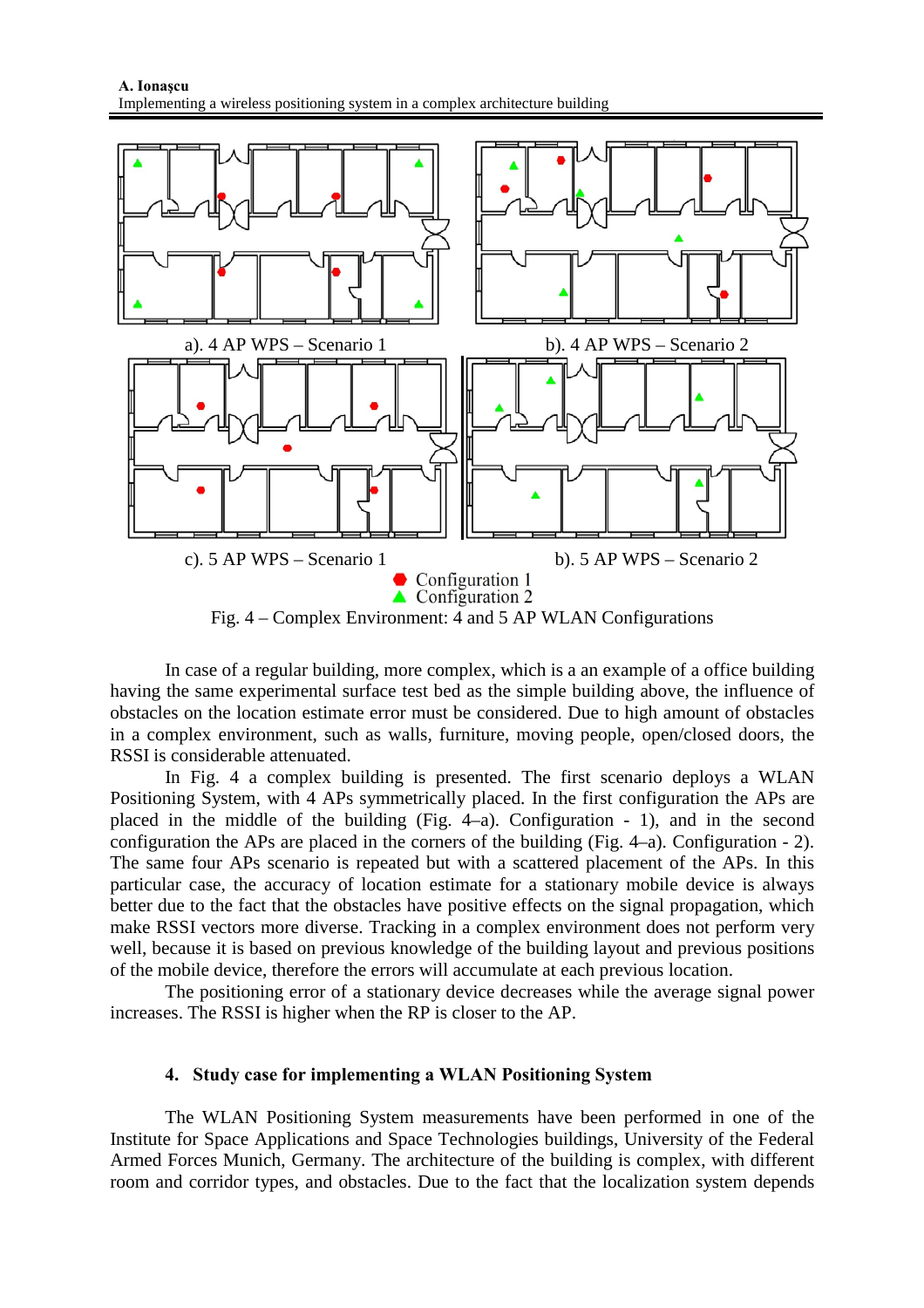on the electromagnetic characteristics of the environment which can suddenly under the influence of several factors (people motion, open/closed doors), the experimental test bed chosen will provide different radio propagation effects alongside with unique fingerprints.

The following steps must be accomplished when a feasible WLAN Positioning System is implemented:

- Data collection offline phase (building a database of RP identification name and their correspondent RSSI values for each AP, together with time stamps, when needed);
- Location estimate online phase:
- Position visualization.

The mobile device used for performing WLAN measurements is an MSI PR210 notebook with the following specifications:

- AMD Turion®64 X2 Mobile Technology TL-50 1.60 GHz Processor;
- 2 GB RAM;
- $\blacksquare$  1xHDD 150 GB;

The notebook has been equipped with a TP Link TL-WN821N USB Wireless Adapter compatible with IEEE 802.11n, IEEE 802.11g, and IEEE 802.11b standards.

The devices specifications are those reported by their developers.

The software used for collecting RSSI samples is inSSIDer, and for the postprocessing phase, MATLAB R2011b.

The fingerprints are consisted of RSSI measurements. RSSI is provided by many wireless devices of different technologies and indicates the level of strength achieved by the signal observed by the receptor. The location estimate is achieved by means of measuring RSSIs transmitted by the APs existing in the system in each RP which position must be determined, and comparing these RSSIs with the radio map or database of previous recorded fingerprints.



Fig. 5 – Experimental test bed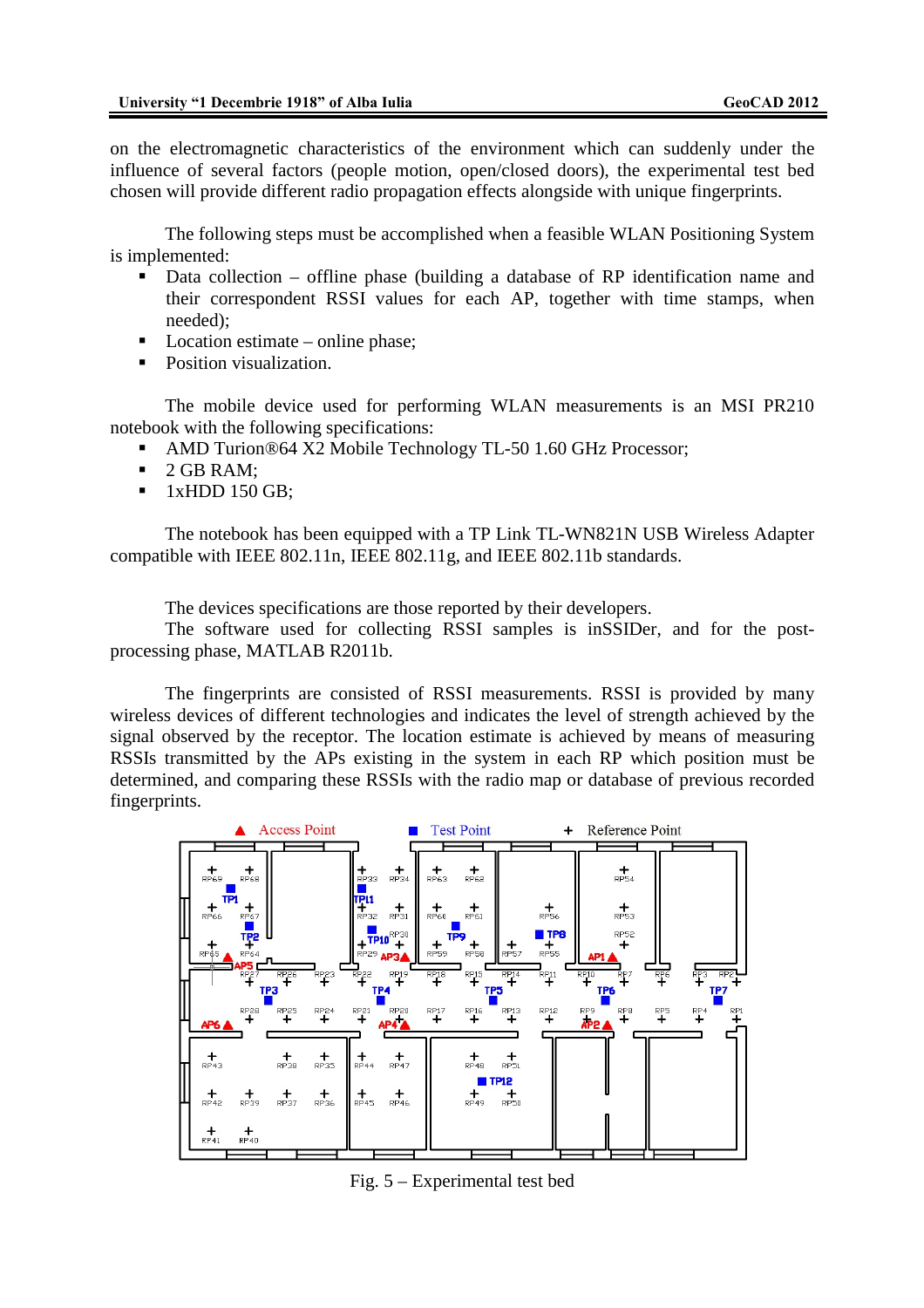In the offline phase, a database of location fingerprints is built using measurements of the RSSIs placed in different locations in the building [3]. In order to generate the database, a local frame of reference points (RP) is built. The RPs are selected with respect to the environment obstacles (furniture, doors, walls etc.). The next step is to locate a mobile user (MU) at each RP, so that the signal strengths of all the WLAN APs are measured and the characteristic feature of each RP is determined and recorded in the database. The whole process is repeated until all RPs are visited.

In the positioning phase, the mobile user measures the RSSI at a place where it requires its position and the measurement is compared with the data collected during the offline phase from the database using an appropriate interpolation algorithm. The result is the most likely position of the MU [3].

The Nearest Neighbour algorithm relies on the signal distance between the measured RSSI at specific test points (TPs) which positions must be determined, and the RSSI observed during the training phase. The Nearest Neighbour is the point with the shortest signal distance [5]. The signal distance between the measured SS vector [s1 s2 … sn] and the SS vector in the data base [S1 S2 … Sn] is computed and the generalized distance between the vectors is given by:

$$
L_q = \left(\sum_{i=1}^n |s_i - S_i|^q\right)^{\frac{1}{q}}
$$
\n(1)

 $D = \{d_1, d_2, d_3, ..., d_m\}$ 

m – number of pattern of RSSI in the database,

*q* – number of APs

 $d_i = \{s_1, s_2, ..., s_n\}$ , where n – number of AP,  $d_i$  – pattern of RSSI for all APs

*S* – observed signal strength pattern (RSSI)

 $S = \{S_1, S_2, ..., S_n\}$ ,  $S_i$  – observed signal strength from  $AP_i$ 

L1 – Manhattan distance.

The RPs can be located in fixed geographic locations, such as waypoints (e.g. doors), they can be attached to static objects, or they can be even used as a part of the WLAN Positioning System infrastructure (an AP can act as a RP) [2].

After processing the measurements, it was concluded that although the RSSIs have an constant behaviour in time with only  $\pm$ 5 dB variations, it is still affected by the multipath effect, as seen in Fig. 7. An offset of +10dB is caused by the reflection and refraction from water bodies and surrounding objects.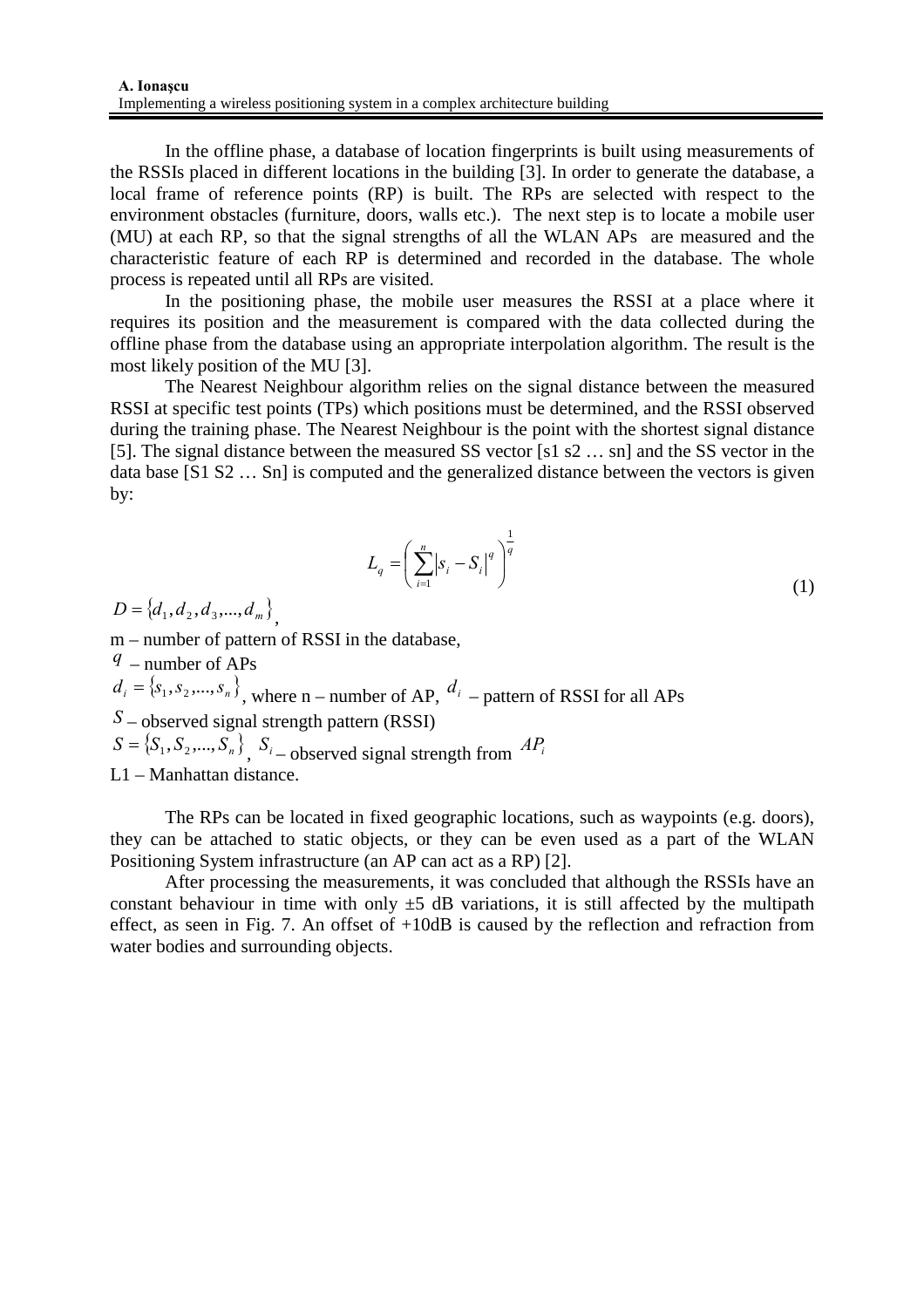

Fig. 6 – Received Signal Strength Indicator samples recorded from one Access Point

Measurements were conducted in each RP for a fixed period of time, with a given orientation, on North, East, South and West (Fig. 8). The distribution of the RSSI is non-Gaussian and varies at the same location or at different locations when the orientation of the antenna changes. Therefore, more measurements must be conducted in order to generate the database, and this increases the duration of the training phase in location fingerprinting. The database size and the computational load are also increased. The rotation North-East-South-West is respected during all measurements. This way, the variations of position of the user towards the mobile device antenna which can affect the signal propagation are implemented in the system. The MD performed a WLAN scan of each AP each second and the insider software collected the RSSI data and its corresponding time stamp in a log file.



Fig. 7 – Received Signal Strength Indicator samples measured in one Reference Point on different headings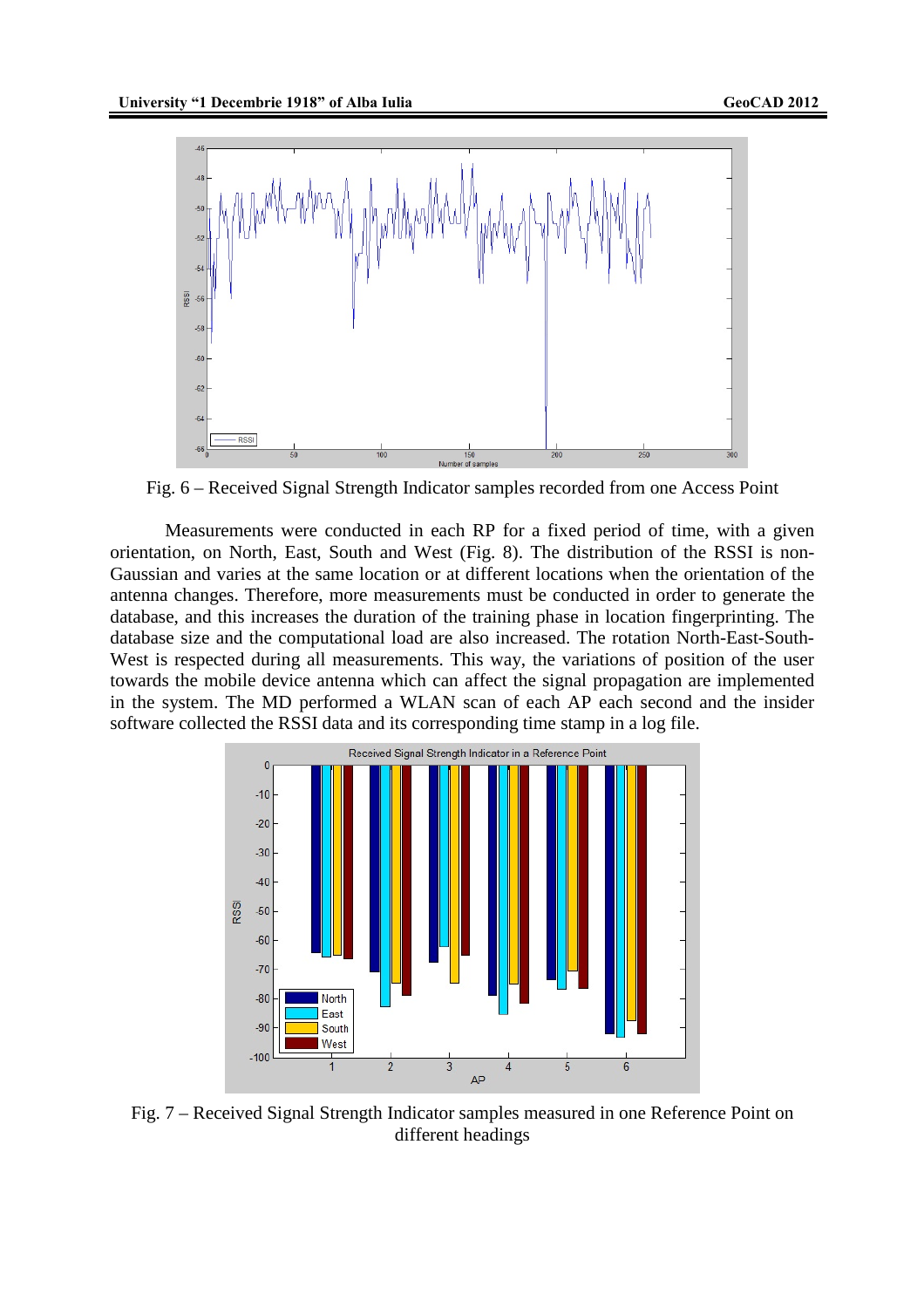The location estimate following the post-processing stage was obtained with high precision, ranging from 56.57 cm to 106.06 cm.



Fig. 8 – Radio map of fingerprints

### **5. Conclusions**

WLAN can be used not also for delivering high speed internet, but also as an accurate Indoor positioning system. One reason for developing a WLAN Positioning System is that the system ensures enough positioning accuracy to be useful for a wide range of applications. Another reason for implementing WLAN Positioning Systems is that WLAN equipped devices can be used in two modes, for data communication and for measuring the Received Signal Strength Indicator from all Access Points situated in close proximity.

The environment which is to be set up as an experimental test bed in order to prove the performance of an Indoor positioning technique must be carefully selected. The environment, for example a building, must have a complex architecture, with different room types and obstacles (e.g. corridors, furniture, doors), in order to obtain different radio propagation effects. Therefore, the fingerprints are more unique. The dimensions of the rooms, corridors etc. should be large enough so that the precision of the positioning system could be tested. The placement and number of APs should be previously established so that it will provide optimal signal coverage for RSSI measurements.

Building a radio map of RSSI is mandatory. To ensure an accurate location estimate of the mobile device, the spacing between two adjacent RPs, namely the granularity must be small. When the RPs are gridded, close to a uniform distribution, and the granularity decreases, i.e. the number of RPs increases, the position can be estimated with higher precision.

## **6. References**

- *1. Baala, O., Zheng, Y., Caminada, A. : The Impact of AP Placement in WLAN-Based Indoor Positioning System. Eighth International Conference on Networks, 2009. ICN '09, pp. 12-17, Gosier, Guadeloupe 1-6 March 2009*
- 2. *Bernardos, A.M., Casar, J. R., Tarrio, P.: Real time calibration for RSS indoor*